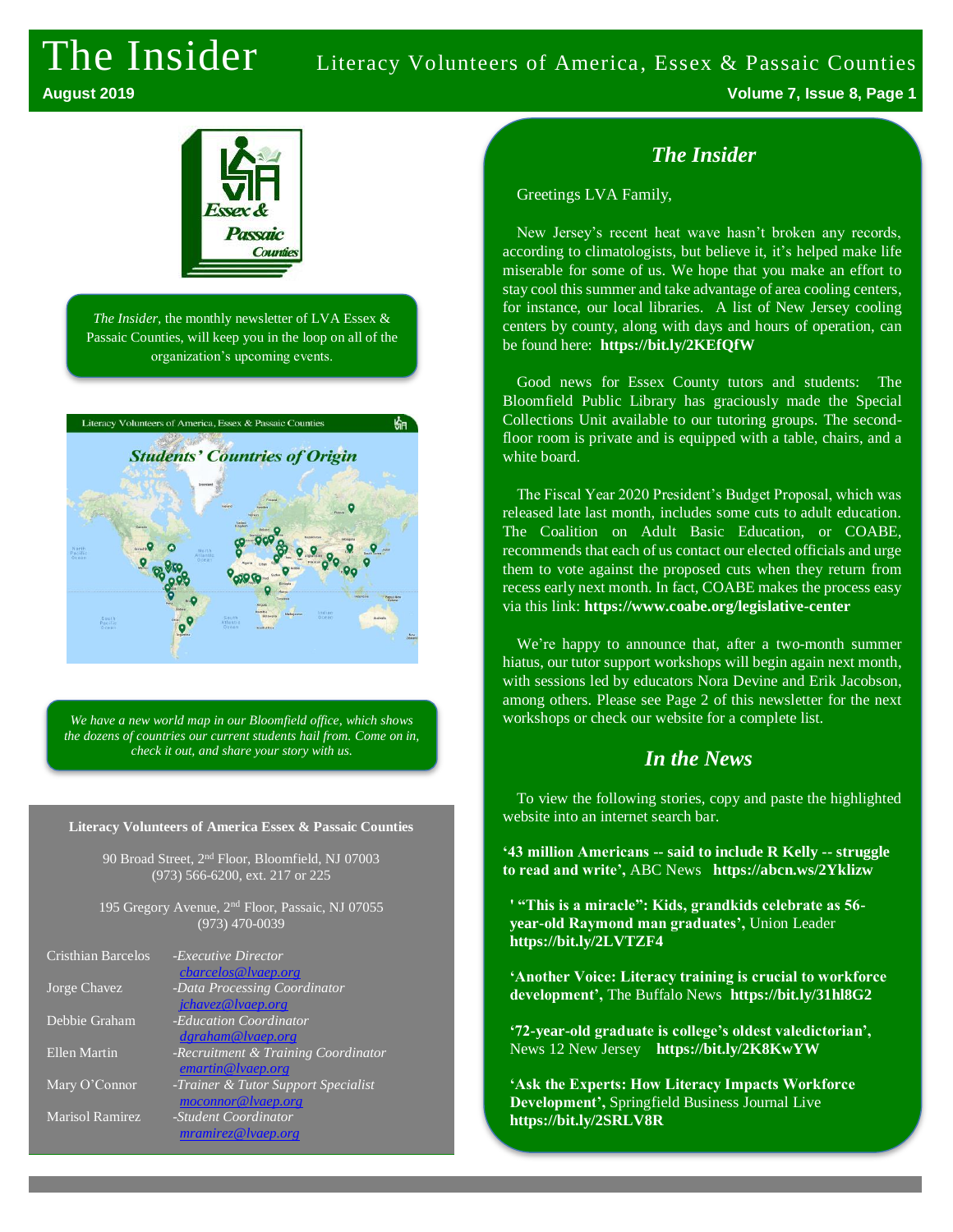# The Insider Literacy Volunteers of America, Essex & Passaic Counties **August 2019 Volume 7, Issue 8, Page 2**



*Thierry, a student of English as well as cartooning and graphic design, uses his artistic skills to illustrate new vocabulary words for classmates.* 

# **Tutor Training Workshops**

#### **Montclair Public Library**

**-**by Mary Kao 50 South Fullerton Avenue Montclair, NJ 07042 Saturdays, 12:15-3:45 pm September 21, 28, October 5, 12, 19, & 26, 2019

**Bloomfield Public Library** By Mary O'Connor 90 Broad Street Bloomfield, NJ 07003 Tuesdays, 10:00 am-1:00 pm November 5, 12, 19, 26, December 3, & 10, 2019

## **Tutor Support Workshops**

**"Teaching Struggling Readers,"** with Nora Devine Bloomfield Public Library 90 Broad Street Bloomfield, NJ 07003 Tuesday, September 24, 2019, 1:00-2:30 pm

**"Teaching Non-fiction Reading,"** with Erik Jacobson Bloomfield Public Library 90 Broad Street Bloomfield, NJ 07003 Thursday, October 3, 2019, 1:00-2:30 pm

### *Getting to Know Us*

#### **Thierry, LVA student**"

It's no surprise, given his bright smile and cheerful clothing, that Thierry is a cartoonist. And some days he dresses head-to-toe in a single color, yellow, red or blue.

But when Thierry first arrived at LVA just over a year ago, his appearance was that of a preppy, shy, young man. When his grandmother brought him and his brother to sign up for ESL tutoring, she spoke for them that day and never let them out of her sight. Thierry wasn't even allowed to take public transportation in an effort to hold them close in their new home here.

Thierry noticed the differences right away between his life in Port au Prince, Haiti, and now in New Jersey.

"In my country you see people every day, but here it's like people are hiding themselves," Thierry said. The parks in Port au Prince were full of families. "Kids played games, basketball or skateboard, and adults talked about politics, the weather and improving the area," he said.

New Jersey was different. "I saw kids in the park, but they always have an adult with them," Thierry said.

Now a year later, Thierry has a job at Shoprite and is riding his bike from Newark to his tutor sessions in Bloomfield.

"This program has been very helpful," he said. "I learned a lot. I learned pronunciation, how to read and how to write." And now he's ready for the next part of his life. Grandma laid the groundwork.

Thierry's dream has always been cartooning. He recently began studying college level cartooning and graphic design. He's moving on from LVA now and will be missed. When he came to say his sad goodbyes to the office, he photographed the staff and promised to return with a cheerful caricature.

"His artistic gifts were a valuable tool when introducing new vocabulary words," said Din Garcia, Thierry's LVA tutor. "His classmates and I will miss him and will be rooting him on as he takes the next steps in pursuit of his passion."

#### *Literacy opens a wide door to life. Help us keep that door open with your donation!*

*Thanks in large part to you, we are able to aid hundreds of students each year. Please continue your efforts to improve the lives of others by giving the gift of literacy. You can contribute through our website* – <http://www.lvanewark.org/donatetolva/> *or by mailing us a check.*